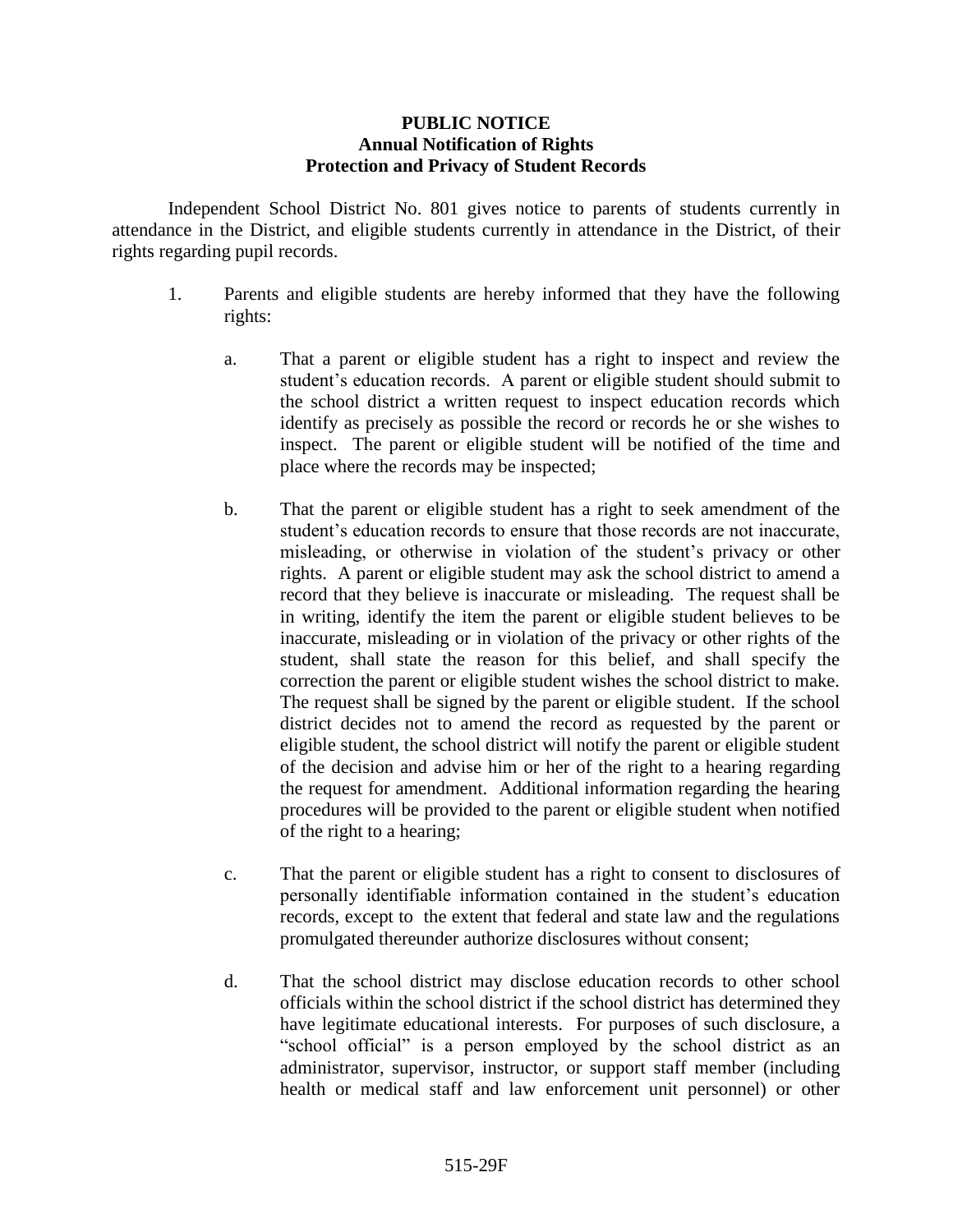employee; a person serving on the school board; a person or company with whom the school district has consulted to perform a specific task (such as an attorney, auditor, medical consultant, therapist, public information officer or data practices compliance official); or a parent or student serving on an official committee, such as a disciplinary or grievance committee; or any individual assisting a school official in the performance of his or her tasks. A school official has a "legitimate educational interest" if the individual needs to review an education record in order to fulfill his or her professional responsibility and includes, but is not limited to, an interest directly related to classroom instruction, teaching, student achievement and progress, discipline of a student and student health and welfare and the ability to respond to a request for educational data;

- e. That the school district forwards education records on request to a school in which a student seeks or intends to enroll, including information about disciplinary action taken as a result of any incident in which the student possessed or used a dangerous weapon, suspension and expulsion information pursuant to section 4155 of the federal No Child Left Behind Act and data regarding a student's history of violent behavior, and any disposition order which adjudicates the student as delinquent for committing an illegal act on school district property and certain other illegal acts;
- f. That the parent or eligible student has a right to file a complaint with the U.S. Department of Education regarding an alleged failure by the school district to comply with the requirements of 20 U.S.C. § 1232g, and the rules promulgated thereunder, the name and address of the office that administers the Family Education Rights and Privacy Act is:

Family Policy Compliance Office U.S. Department of Education 400 Maryland Avenue, S.W. Washington, D.C. 20202-4605

- g. That the parent or eligible student has a right to obtain a copy of the school district's policy regarding the protection and privacy of pupil records; and
- h. That copies of the school district's policy regarding the protection and privacy of school records are located at Browns Valley School 118 Church Street Browns Valley, MN 56219
- 2. Independent School District No. 801 has adopted a school board policy in order to comply with state and federal laws regarding education records. The policy does the following:
	- a. It classifies records as public, private or confidential.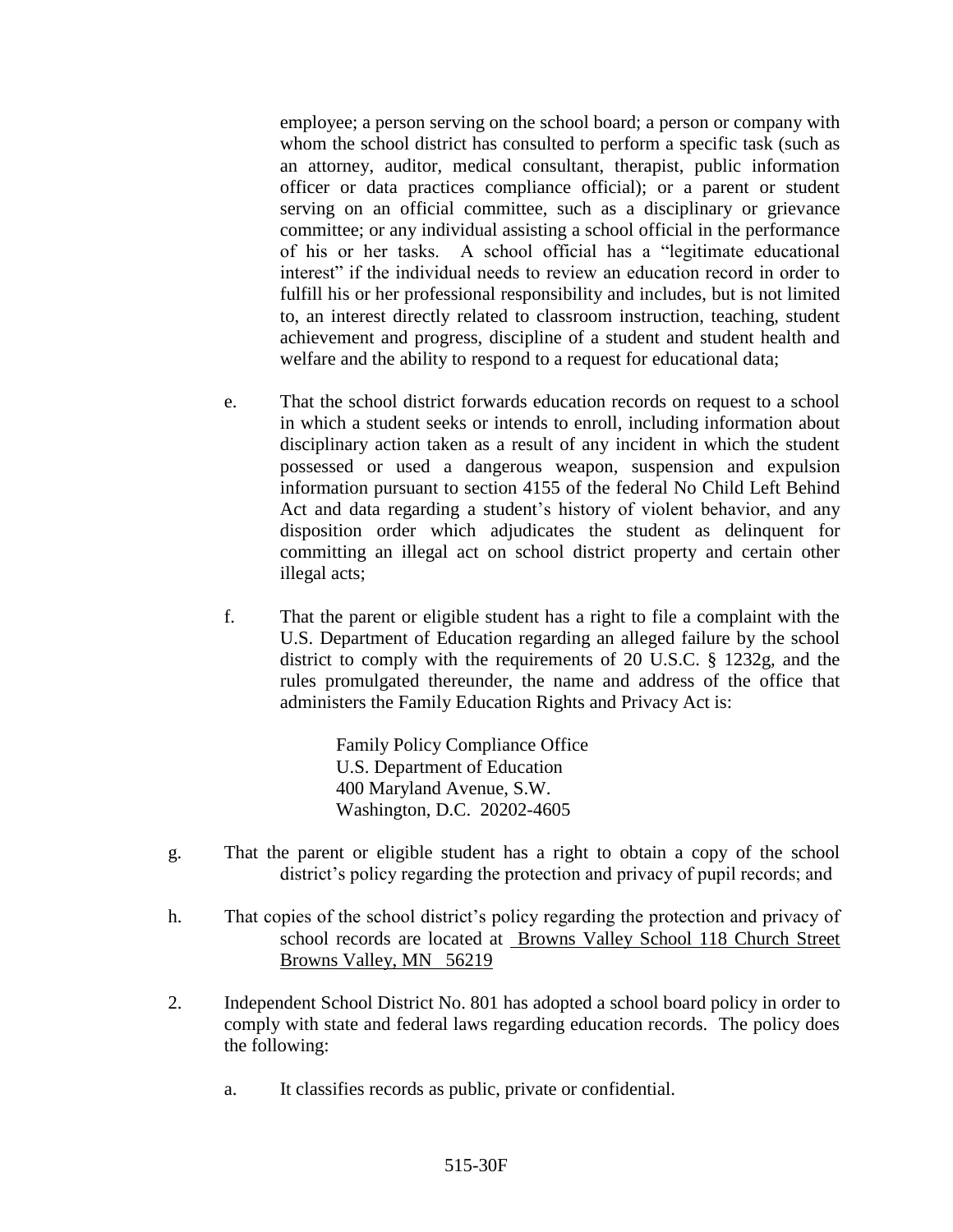- b. It establishes procedures and regulations to permit parents or students to inspect and review a student's education records. These procedures include the method of determining fees for copies, a listing of the locations of these education records, and the identity of the individuals in charge of the records.
- c. It establishes procedures and regulations to allow parents or students to request the amendment of a student's education records to ensure that the records are not inaccurate, misleading, or otherwise in violation of the student's privacy or other rights.
- d. It establishes procedures and regulations for access to and disclosure of education records.
- e. It establishes procedures and regulations for safeguarding the privacy of education records and for obtaining prior written consent of the parent or student when required prior to disclosure.
- 3. Copies of the school board policy and accompanying procedures and regulations are available to parents and students upon written request to the Superintendent.
- 4. Pursuant to applicable law, Independent School District No. 801 gives notice to parents of students currently in attendance in the school district, and eligible students currently in attendance in the school district, of their rights regarding "directory information."

"Directory information" includes the following information relating to a student: the student's name; address; telephone number; electronic mail address; photograph; date and place of birth; major field of study; dates of attendance; grade level; enrollment status; participation in officially recognized activities and sports; weight and height of members of athletic teams; degrees, honors and awards received; the most recent educational agency or institution attended by the student; and other similar information. "Directory information" also includes the name, address and telephone number of the student's parent(s). "Directory information" does not include identifying information on a student's religion, race, color, social position or nationality.

- **a. THE INFORMATION LISTED ABOVE SHALL BE PUBLIC INFORMATION WHICH THE SCHOOL DISTRICT MAY DISCLOSE FROM THE EDUCATION RECORDS OF A STUDENT OR INFORMATION REGARDING A PARENT.**
- **b. SHOULD THE PARENT OF A STUDENT OR THE STUDENT SO DESIRE, ANY OR ALL OF THE LISTED INFORMATION WILL NOT BE DISCLOSED WITHOUT THE PARENT'S OR ELIGIBLE**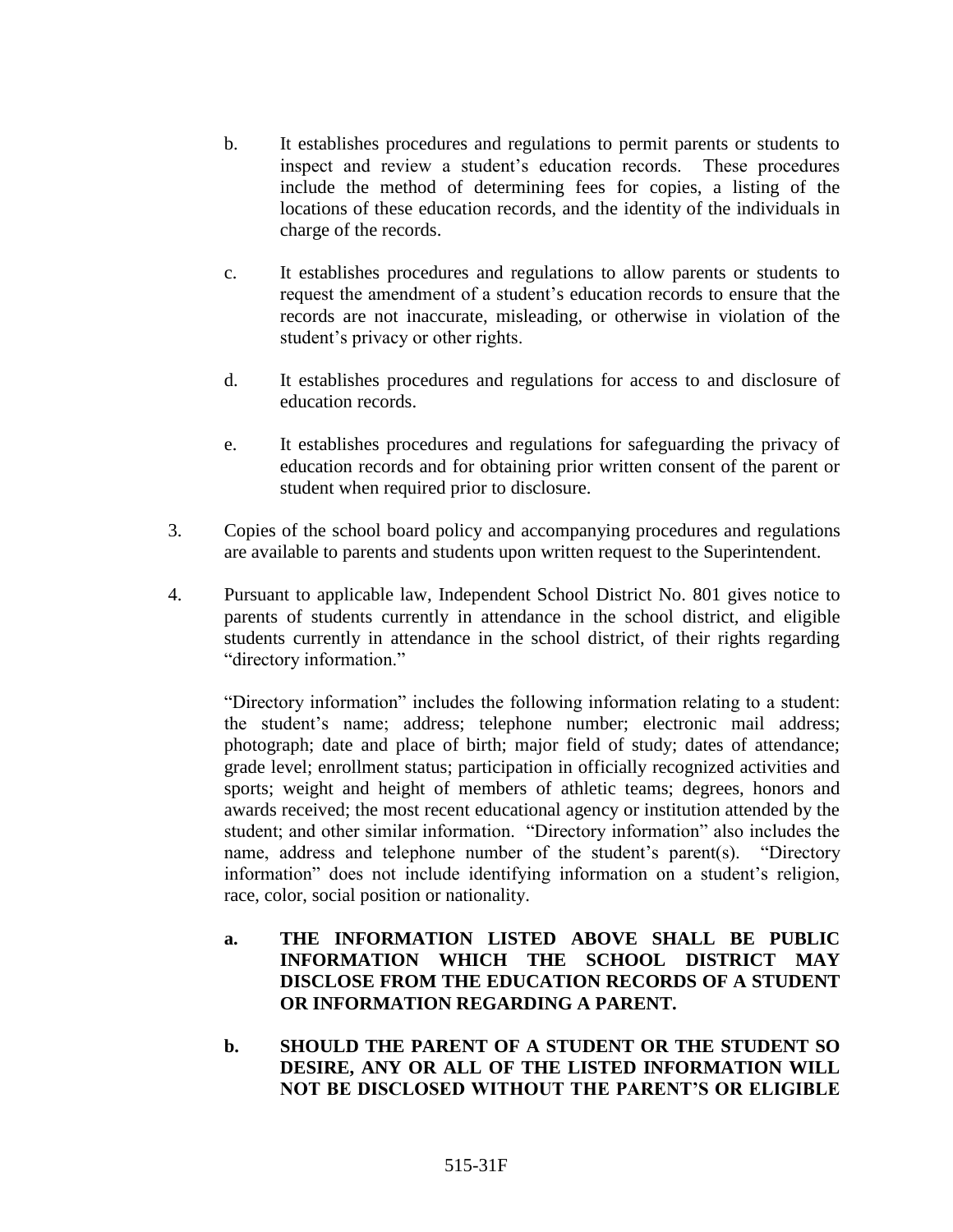## **STUDENT'S PRIOR WRITTEN CONSENT EXCEPT TO SCHOOL OFFICIALS AS PROVIDED UNDER FEDERAL LAW.**

- **c. IN ORDER TO MAKE ANY OR ALL OF THE DIRECTORY INFORMATION LISTED ABOVE "PRIVATE" (I.E. SUBJECT TO CONSENT PRIOR TO DISCLOSURE), THE PARENT OR ELIGIBLE STUDENT MUST MAKE A WRITTEN REQUEST TO THE BUILDING PRINCIPAL WITHIN THIRTY (30) DAYS AFTER THE DATE OF THE LAST PUBLICATION OF THIS NOTICE. THIS WRITTEN REQUEST MUST INCLUDE THE FOLLOWING INFORMATION:**
	- **(1) NAME OF STUDENT AND PARENT, AS APPROPRIATE;**
	- **(2) HOME ADDRESS;**
	- **(3) SCHOOL PRESENTLY ATTENDED BY STUDENT;**
	- **(4) PARENT'S LEGAL RELATIONSHIP TO STUDENT, IF APPLICABLE;**
	- **(5) SPECIFIC CATEGORY OR CATEGORIES OF DIRECTORY INFORMATION WHICH IS NOT TO BE MADE PUBLIC WITHOUT THE PARENT'S OR ELIGIBLE STUDENT'S PRIOR WRITTEN CONSENT.**
- 5. Pursuant to applicable law, Independent School District No. 801 hereby gives notice to parents of secondary students and eligible secondary students of their rights regarding release of information to military recruiting officers. The school district must release the names, addresses, and home telephone numbers of secondary students to military recruiting officers within sixty (60) days after the date of the request. Data released to military recruiting officers under this provision may be used only for the purpose of providing information to students about military service, state and federal veterans' education benefits, and other career and educational opportunities provided by the military and cannot be further disseminated to any other person except personnel of the recruiting services of the armed forces.

**SHOULD THE PARENT OF A STUDENT OR THE ELIGIBLE STUDENT SO DESIRE, ANY OR ALL OF THE LISTED INFORMATION WILL NOT BE DISCLOSED TO MILITARY RECRUITING OFFICERS WITHOUT PRIOR CONSENT.**

**IN ORDER TO REFUSE THE RELEASE OF THIS INFORMATION WITHOUT PRIOR CONSENT, THE PARENT OR ELIGIBLE STUDENT MUST MAKE A WRITTEN REQUEST TO THE RESPONSIBLE AUTHORITY,** *SUPERINTENDENT,*